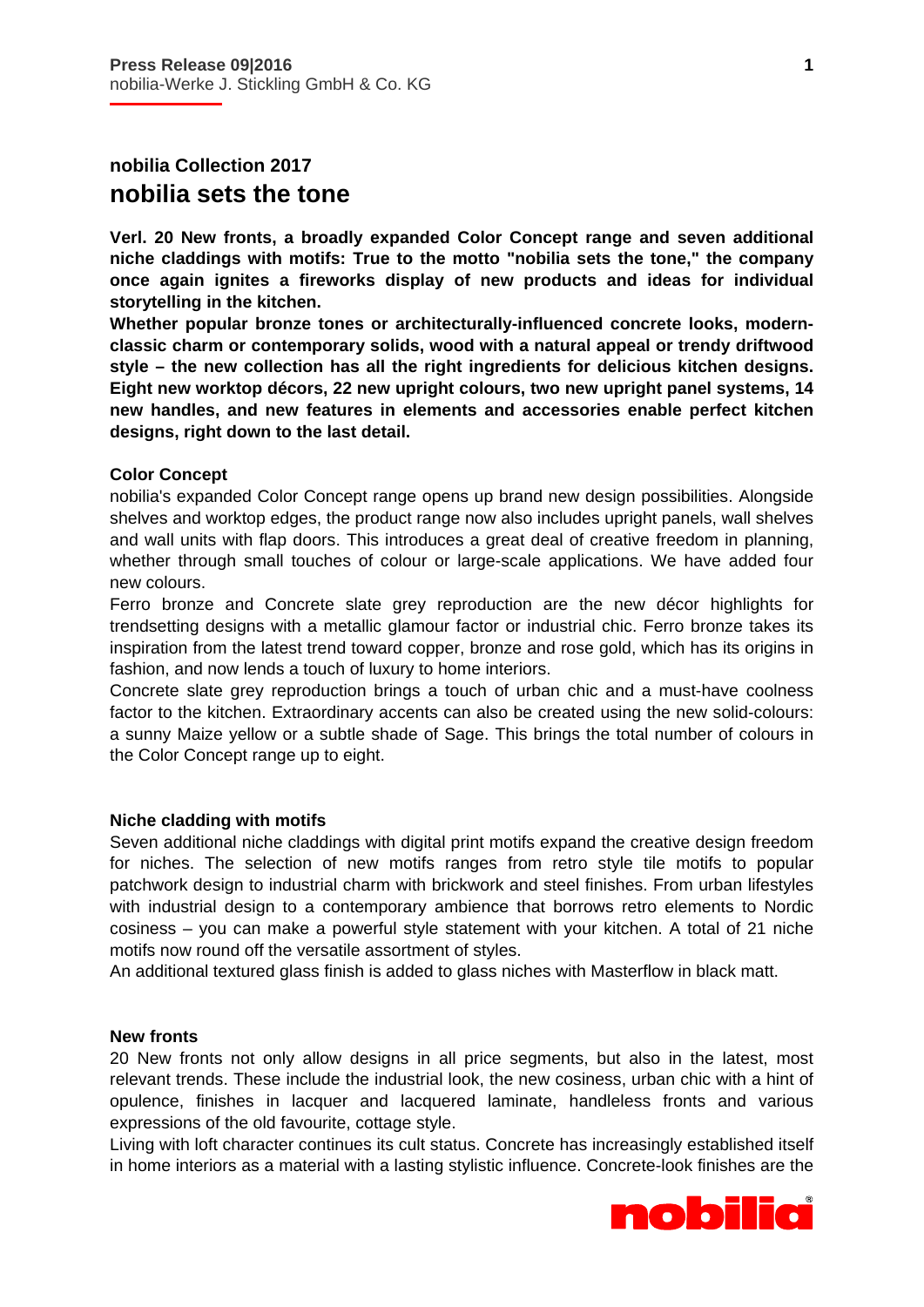i

ultimate design tip for kitchens with industrial charm. Last year nobilia made industrial chic attainable for everyone with the front Riva in Concrete grey reproduction. Now there is a sequel to this successful front, in White concrete reproduction. Its warm, subtle touch lends the minimalistic and otherwise slightly cold material a cosy appeal. In keeping with the latest trends, entire kitchens can be designed in this inviting industrial chic style using our broad range of coordinating worktops, uprights and plinths.

One thing hasn't changed – the desire for naturalness and comfort in one's own home is as strong as ever. It is expressed in the growing demand for wood décors with a natural look and feel. nobilia intensifies this trend with the new décor from the Structura range – Sherwood oak reproduction. Thanks to unusually deep embossing, the Sherwood oak reproduction appears and feels unbelievably authentic. The light décor with the attractive grain brings a sense of effortlessness to modern kitchen solutions.

The trend toward lacquer and lacquered laminate with a matt finish continues unabated. In this respect, these materials also dominate the new developments for the 2017 product range. The popular range Touch excels here with eleven new fronts in supermatt lacquered laminate. The three new colours – Savannah, Black and Aqua – broaden the scope for contemporary designs in sought-after solid colours.

With Savannah, nobilia presents a new colour family with enormous potential. Its light sandy hue brings variety to the palette of pale shades. Black brings a touch of urban chic and modern lifestyle to the kitchen. Together with the new Ferro bronze décor from the Color Concept range, this trend topic can be used for a plethora of designs, from elegant to opulent. Aqua is one of the most popular colours from the Color Concept collection, which now has its debut as a front colour. With its subtle shade, it is modern and versatile in its combination possibilities. Solid-coloured fronts are supplemented by eight trendy combination fronts in Savannah with Ontario oak, Black with Sherwood oak, Alpine white with Gladstone oak and Alpine white with Black. Use these combinations to create stunning accents with an emphasis on horizontal lines in the kitchen.

Fashion revitalises the product segment of genuine lacquer fronts with a new matt front family in price group 4. The range is available in the two top-selling colours Alpine white and Satin grey, and likewise supplements the assortment of handleless fronts from the LINE N range.

The successfully introduced colour family Alpine white has a new addition. It is now also available as a carcase colour in a gloss version and impresses with five additional fronts in lacquer and lacquered laminate: In addition to the new front Fashion, the popular lacquer front Focus now also comes in Alpine white ultra high gloss lacquer. Add to this the matt lacquer front Inline with integrated bar handle for designs in handleless appearance, and the framed doors Finesse and Sylt. The lacquered laminate front Finesse walks the border between modern and classic design and is at home on either side. Sleek like a smooth front, yet finely contoured like a framed front, it opens up a wide playing field for totally individualised designs. With its classic frame width, the framed lacquer front Sylt appeals at once to both connoisseurs of classic style and admirers of cottage style. The varieties in cottage style are also expanding due to the seamless framed front Credo in lacquered laminate, Savannah. Thus, the new nobilia collection allows you to create your perfect design from all styles of the popular cottage look, from modern to traditional.